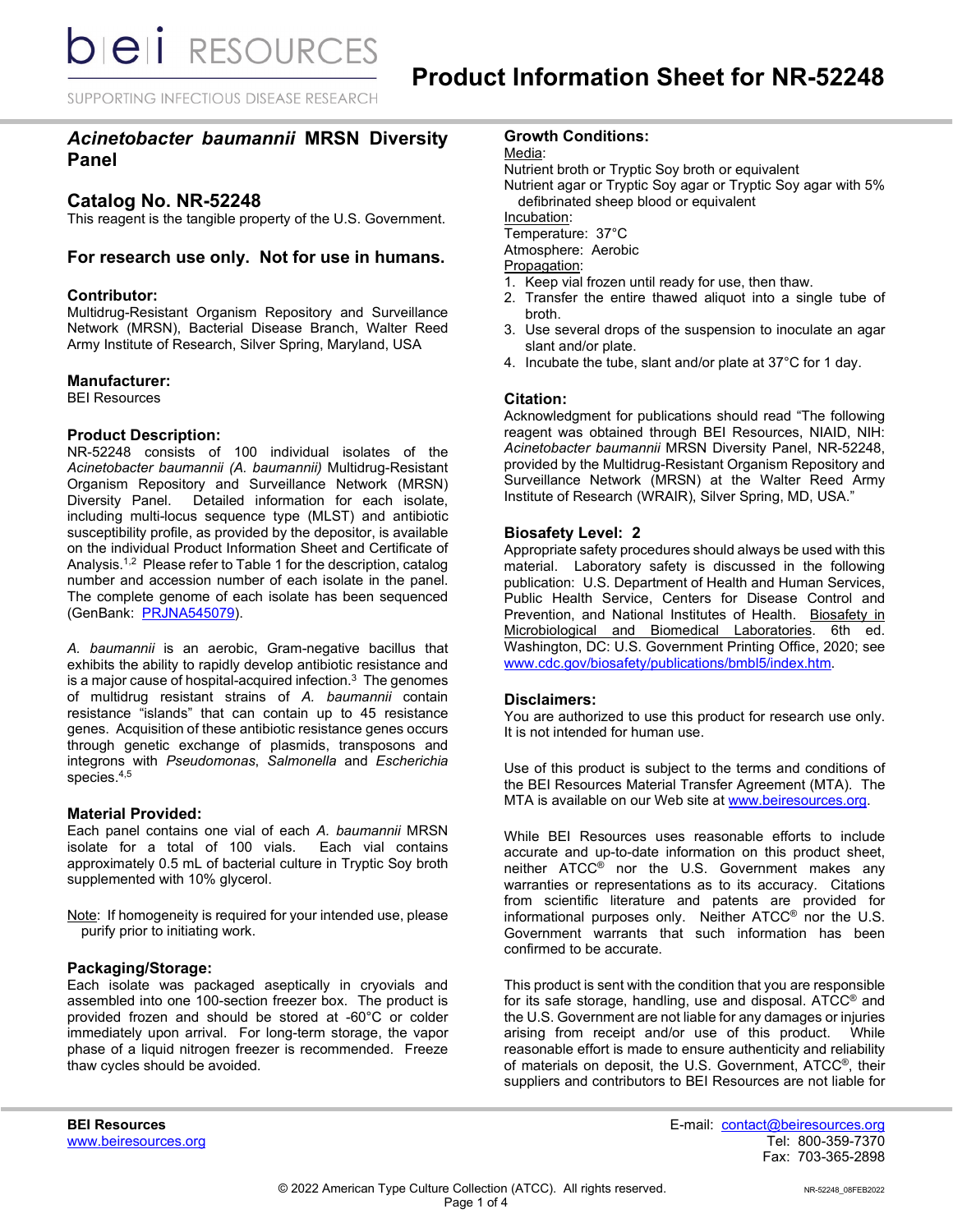**bieli** RESOURCES

SUPPORTING INFECTIOUS DISEASE RESEARCH

damages arising from the misidentification or misrepresentation of products.

#### **Use Restrictions:**

**This material is distributed for internal research, non-commercial purposes only.** This material, its product or its derivatives may not be distributed to third parties. Except as performed under a U.S. Government contract, individuals contemplating commercial use of the material, its products or its derivatives must contact the contributor to determine if a license is required. U.S. Government contractors may need a license before first commercial sale. This material may be subject to third party patent rights.

### **References:**

- 1. McGann, P., Personal Communication.
- 2. Galac, M. R., et al. "A Diverse Panel of Clinical *Acinetobacter baumannii* for Research and Development." Antimicrob. Agents Chemother. 64 (2020): e00840-20. PubMed: 32718956.
- 3. Howard, A., et al. "*Acinetobacter baumannii*: An Emerging Opportunistic Pathogen." Virulence 3 (2012): 243-250. PubMed: 22546906.
- 4. Fournier, P.-E., et al. "Comparative Genomics of Multidrug Resistance in *Acinetobacter baumannii*." PLoS Genet. 2 (2006): e7. PubMed: 16415984.
- 5. Imperi, F., et al. "The Genomics of *Acinetobacter baumannii*: Insights into Genome Plasticity, Antimicrobial Resistance and Pathogenicity." IUBMB Life 63 (2011): 1068-1074. PubMed: 22034231.

ATCC<sup>®</sup> is a trademark of the American Type Culture Collection.

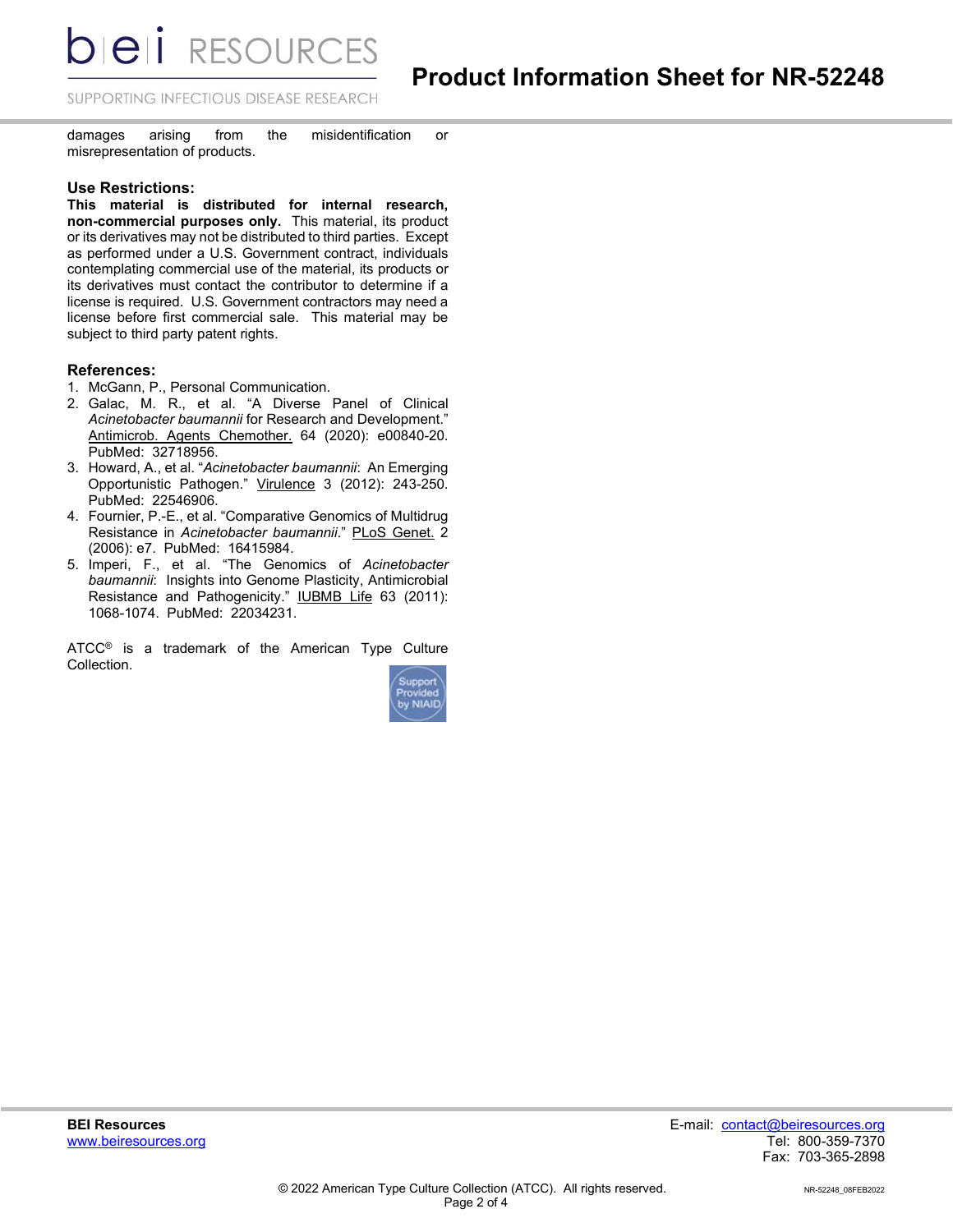**bieli** RESOURCES

SUPPORTING INFECTIOUS DISEASE RESEARCH

# **Table 1:** *Acinetobacter baumannii* **MRSN Diversity Panel Strains**

| <b>Catalog Number</b> | <b>Isolate</b>                      | <b>Accession</b>    |
|-----------------------|-------------------------------------|---------------------|
| NR-52148              | Acinetobacter baumannii, MRSN 334   | <b>VHFA00000000</b> |
| NR-52149              | Acinetobacter baumannii, MRSN 843   | <b>VHDU00000000</b> |
| NR-52150              | Acinetobacter baumannii, MRSN 918   | <b>VHDT00000000</b> |
| NR-52151              | Acinetobacter baumannii, MRSN 959   | <b>VHDS00000000</b> |
| NR-52152              | Acinetobacter baumannii, MRSN 960   | <b>VHDR00000000</b> |
| NR-52153              | Acinetobacter baumannii, MRSN 1171  | <b>VHHG00000000</b> |
| NR-52154              | Acinetobacter baumannii, MRSN 1174  | <b>VHHF00000000</b> |
| NR-52155              | Acinetobacter baumannii, MRSN 1183  | <b>VHHD00000000</b> |
| NR-52156              | Acinetobacter baumannii, MRSN 1187  | <b>VHHC00000000</b> |
| NR-52157              | Acinetobacter baumannii, MRSN 1196  | <b>VHHB00000000</b> |
| NR-52158              | Acinetobacter baumannii, MRSN 1311  | <b>VHHA00000000</b> |
| NR-52159              | Acinetobacter baumannii, MRSN 1551  | <b>VHGQ00000000</b> |
| NR-52160              | Acinetobacter baumannii, MRSN 2821  | <b>VHGE00000000</b> |
| NR-52161              | Acinetobacter baumannii, MRSN 3360  | <b>VHEZ00000000</b> |
| NR-52162              | Acinetobacter baumannii, MRSN 3658  | <b>VHEV00000000</b> |
| NR-52163              | Acinetobacter baumannii, MRSN 3692  | <b>VHEU00000000</b> |
| NR-52164              | Acinetobacter baumannii, MRSN 3874  | <b>VHET00000000</b> |
| NR-52165              | Acinetobacter baumannii, MRSN 4484  | <b>VHER00000000</b> |
| NR-52166              | Acinetobacter baumannii, MRSN 4943  | <b>VHEM00000000</b> |
| NR-52167              | Acinetobacter baumannii, MRSN 5969  | <b>VHEL00000000</b> |
| NR-52168              | Acinetobacter baumannii, MRSN 6541  | <b>VHEK00000000</b> |
| NR-52169              | Acinetobacter baumannii, MRSN 7067  | <b>VHEJ00000000</b> |
| NR-52170              | Acinetobacter baumannii, MRSN 7113  | <b>VHEI00000000</b> |
| NR-52171              | Acinetobacter baumannii, MRSN 7124  | <b>VHEH00000000</b> |
| NR-52172              | Acinetobacter baumannii, MRSN 7137  | <b>VHEG00000000</b> |
| NR-52173              | Acinetobacter baumannii, MRSN 7153  | <b>VHEF00000000</b> |
| NR-52174              | Acinetobacter baumannii, MRSN 7213  | <b>VHEE00000000</b> |
| NR-52175              | Acinetobacter baumannii, MRSN 7251  | <b>VHED00000000</b> |
| NR-52176              | Acinetobacter baumannii, MRSN 7431  | <b>VHEC00000000</b> |
| NR-52177              | Acinetobacter baumannii, MRSN 7446  | <b>VHEB00000000</b> |
| NR-52178              | Acinetobacter baumannii, MRSN 7460  | <b>VHEA00000000</b> |
| NR-52179              | Acinetobacter baumannii, MRSN 7521  | VHDZ00000000        |
| NR-52180              | Acinetobacter baumannii, MRSN 7576  | <b>VHDY00000000</b> |
| NR-52181              | Acinetobacter baumannii, MRSN 7690  | <b>VHDX00000000</b> |
| NR-52182              | Acinetobacter baumannii, MRSN 7725  | <b>VHDW00000000</b> |
| NR-52183              | Acinetobacter baumannii, MRSN 7735  | <b>VHDV00000000</b> |
| NR-52184              | Acinetobacter baumannii, MRSN 10372 | <b>VHHM00000000</b> |
| NR-52185              | Acinetobacter baumannii, MRSN 11224 | <b>VHHL00000000</b> |
| NR-52186              | Acinetobacter baumannii, MRSN 11663 | <b>VHHK00000000</b> |
| NR-52187              | Acinetobacter baumannii, MRSN 11669 | VHHJ00000000        |
| NR-52188              | Acinetobacter baumannii, MRSN 11695 | <u>VHHI00000000</u> |
| NR-52189              | Acinetobacter baumannii, MRSN 11703 | <b>VHHH00000000</b> |
| NR-52190              | Acinetobacter baumannii, MRSN 11816 | VHHE00000000        |
| NR-52191              | Acinetobacter baumannii, MRSN 14193 | <b>VHGZ00000000</b> |
| NR-52192              | Acinetobacter baumannii, MRSN 14237 | <b>VHGY00000000</b> |
| NR-52193              | Acinetobacter baumannii, MRSN 14427 | <b>VHGX00000000</b> |
| NR-52194              | Acinetobacter baumannii, MRSN 15049 | <b>VHGW00000000</b> |
| NR-52195              | Acinetobacter baumannii, MRSN 15070 | <b>VHGV00000000</b> |
| NR-52196              | Acinetobacter baumannii, MRSN 15075 | <b>VHGU00000000</b> |
| NR-52197              | Acinetobacter baumannii, MRSN 15088 | <b>VHGT00000000</b> |
| NR-52198              | Acinetobacter baumannii, MRSN 15093 | VHGS00000000        |